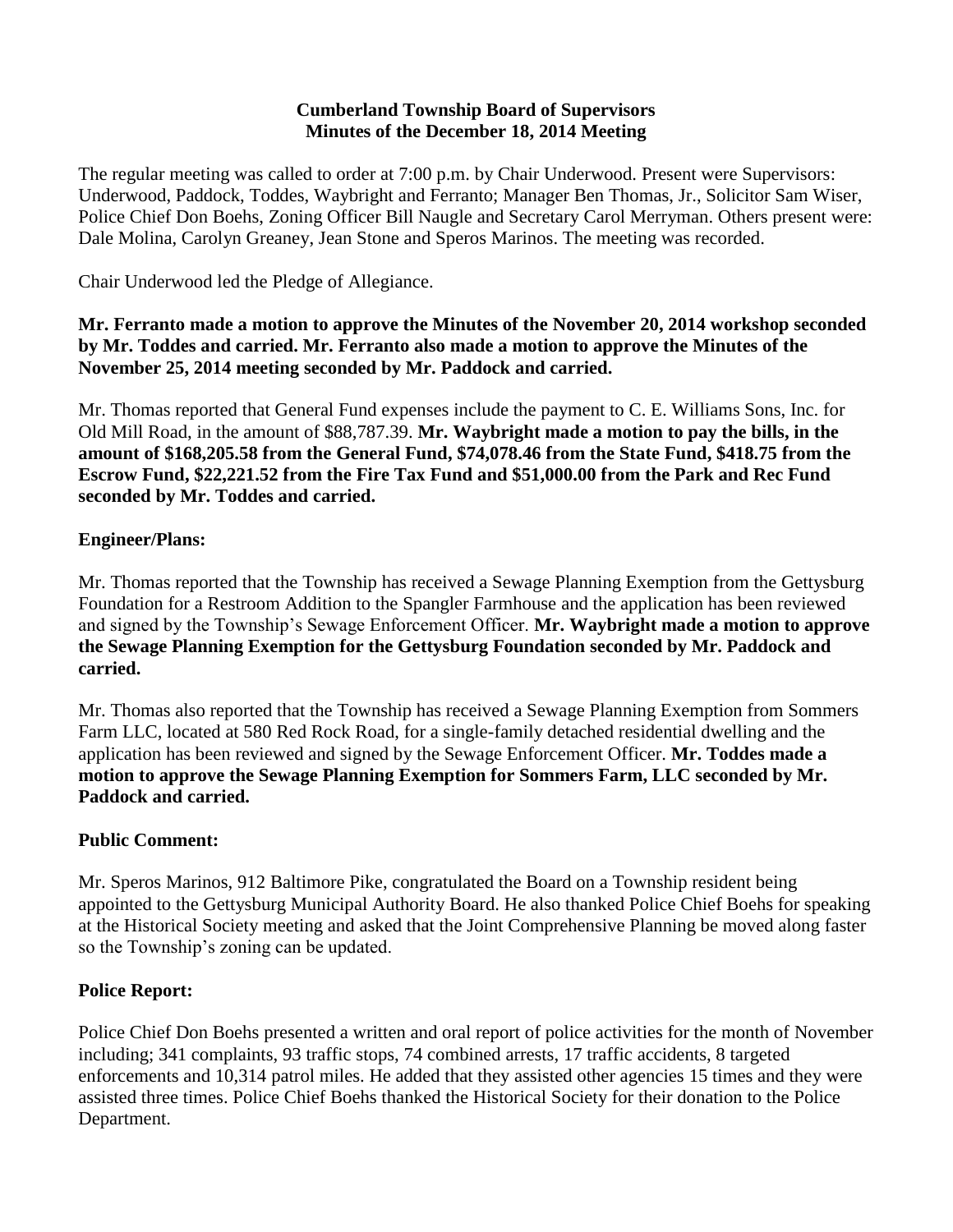#### **Active Business:**

Mr. Thomas reported that the 2015 budgets were publicly advertised and placed on the Township's website. He added that there are the standard Tax Resolutions to be adopted. He reported that in the General Fund Budget the Real Estate Tax millage remains at 1.5 with an additional .25 mil dedicated Fire Tax. He added that the budget includes .5% Earned Income Tax, \$47.00 Local Services Tax and the new Amusement Tax. Mr. Thomas reported that the Final Budget does reserve an additional \$1,000.00 for the Rabbittransit Authority and an additional amount of \$12,800.00 for the additional security camera system subject to approval sometime in 2015. Mr. Thomas reported that the total expenditures are projected to be \$3,022,140.00; the total revenues are projected to be \$3,103,307.00 and include transferring \$70,000.00 to the Capital Reserve Fund. The budget includes an estimated year-end excess of \$81,167.00 plus the fund balance that is carried from year to year. Mr. Ferranto stated that he does not feel that the Township should be in the business of subsidizing public transportation in regards to the contribution to Rabbittransit and he will be working to raise more money from the local businesses. **Mr. Ferranto made a motion to adopt the 2015 Budgets seconded by Mr. Waybright and carried.**

**Mr. Toddes made a motion seconded by Mr. Waybright and carried to adopt the 2015 Tax Resolutions as follows:**

## **2015 TAX RESOLUTIONS**

**BE IT RESOLVED THAT** the Tax Millage for 2015 is set at 1.5 mills Real Estate for General Fund purposes and an additional .25 mills for restricted Fire Department funding purposes (Fire Tax).

**BE IT RESOLVED THAT** the Per Capita Resolution of 1953 is re-enacted for 2015 without change. The tax rate is \$5.00; two percent (2%) discount; and ten percent (10%) penalty.

**BE IT RESOLVED THAT** the Earned Income and Profits Tax Ordinance of 2011 is re-enacted for 2015 without change.

**BE IT RESOLVED THAT** the Local Services Tax Ordinance of 2007 is re-enacted for 2015 without change.

**BE IT RESOLVED THAT** the Amusement Tax Ordinance of 2014 continues without change in 2015. The rate of 10% (5% which is payable to the Gettysburg Area School District in accordance with its Resolution and the Local Tax Enabling Act) of the admission price to each and every amusement within the Township of Cumberland for which the individual price of admission is \$1.00 or more; **or** the rate of 2% (1% which is payable to the Gettysburg Area School District in accordance with its Resolution and the Local Tax Enabling Act) of the participation price to each and every amusement within the Township of Cumberland for which the individual price of participation is \$1.00 or more.

**BE IT RESOLVED THAT** the Realty Transfer Tax Ordinance of 2008 is re-enacted for 2015 without change. The tax rate is one percent with Cumberland Township receiving .5% and Gettysburg Area School District receiving .5%.

**ENACTED AND ORDAINED** this 18<sup>th</sup> day of December, 2014.

## CUMBERLAND TOWNSHIP BOARD OF SUPERVISORS

Mr. Thomas asked that the review / approval of security system upgrades be tabled while the quote is being further reviewed.